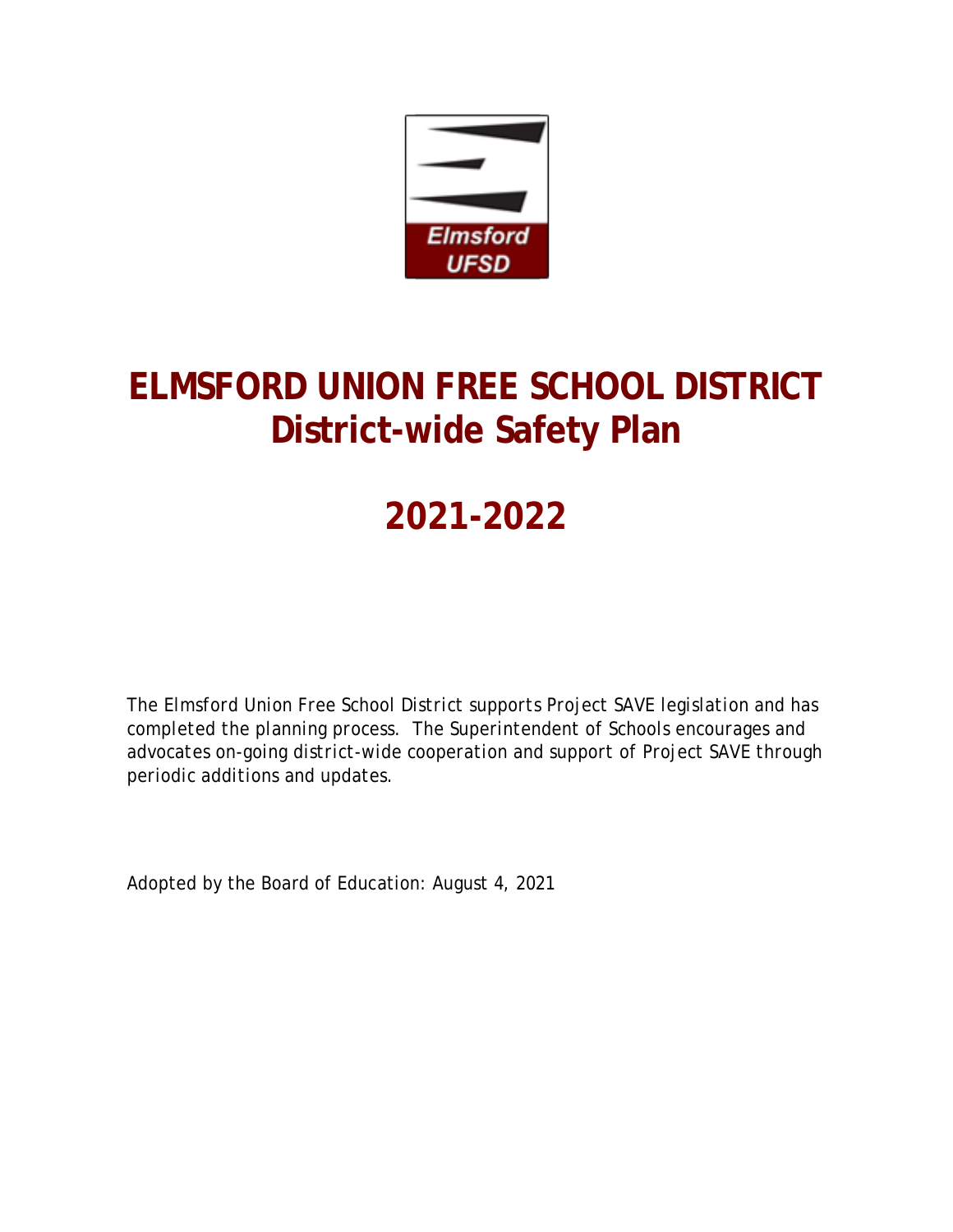# **Contents**

| Section I: General Considerations and Planning Guidelines 3        |
|--------------------------------------------------------------------|
|                                                                    |
|                                                                    |
|                                                                    |
|                                                                    |
|                                                                    |
|                                                                    |
|                                                                    |
|                                                                    |
|                                                                    |
|                                                                    |
|                                                                    |
|                                                                    |
|                                                                    |
|                                                                    |
|                                                                    |
|                                                                    |
|                                                                    |
|                                                                    |
|                                                                    |
| APPENDIX 4 Commmunity Emergency Providers/Government Officials  22 |
|                                                                    |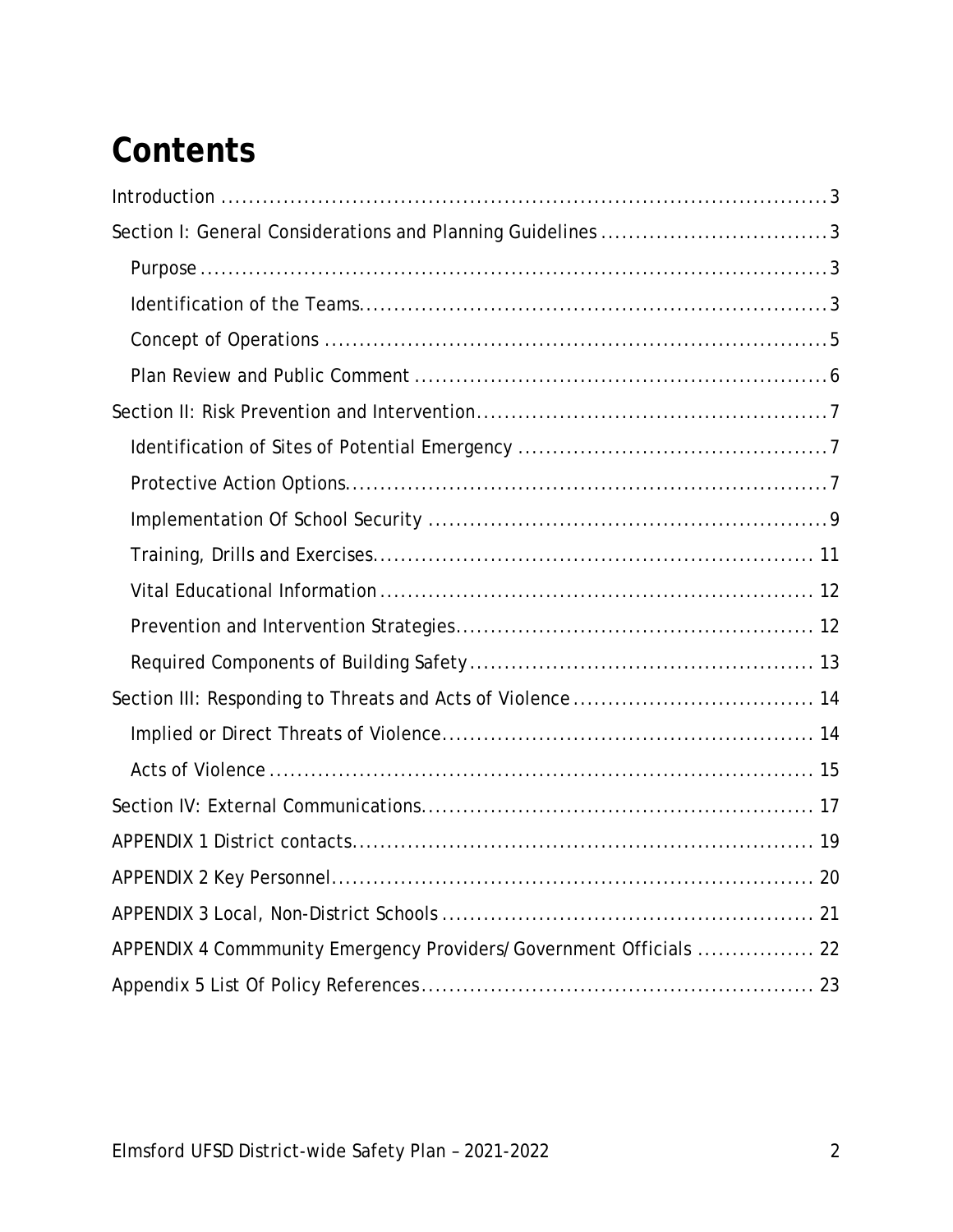### **INTRODUCTION**

<span id="page-2-0"></span>Emergencies in schools are paramount issues that must be addressed in an expeditious and effective manner. School districts stand at risk from a wide variety of acts of violence, natural, and man-made disasters. To address these threats, the State of New York enacted the Safe Schools Against Violence in Education (SAVE) Act. Project SAVE is a comprehensive planning effort that addresses prevention, response, and recovery with respect to a variety of emergencies in schools. Districts are required to develop a District-wide Safety Plan designed to prevent and minimize the effects of serious incidents and emergencies and to facilitate coordination between District and local and county resources. The District-wide Safety Plan is responsive to the needs of all schools within the District and is consistent with the more detailed emergency plans required at the building level.

The Elmsford Union Free School District, in coordination with Southern Westchester BOCES supports the SAVE legislation and intends to facilitate the planning process. The Superintendent of Schools encourages and advocates on-going District-wide cooperation and support of Project SAVE.

## <span id="page-2-1"></span>SECTION I: GENERAL CONSIDERATIONS AND PLANNING **GUIDELINES**

#### <span id="page-2-2"></span>**PURPOSE**

The Elmsford Union Free School District's District-wide School Safety Plan has been developed pursuant to Commissioner's Regulation 155.17. At the direction of The Elmsford Union Free School District's Board of Education, the Superintendent of Schools appointed a District-wide School Safety Team and charged it with the development and maintenance of the District-wide School Safety Plan.

#### <span id="page-2-3"></span>**IDENTIFICATION OF THE TEAMS**

The Elmsford Union Free School District created a District-wide Safety Team consisting of, but not limited to, representatives of the School Board, students, teachers, administrators, parent organizations, school safety personnel and other school personnel.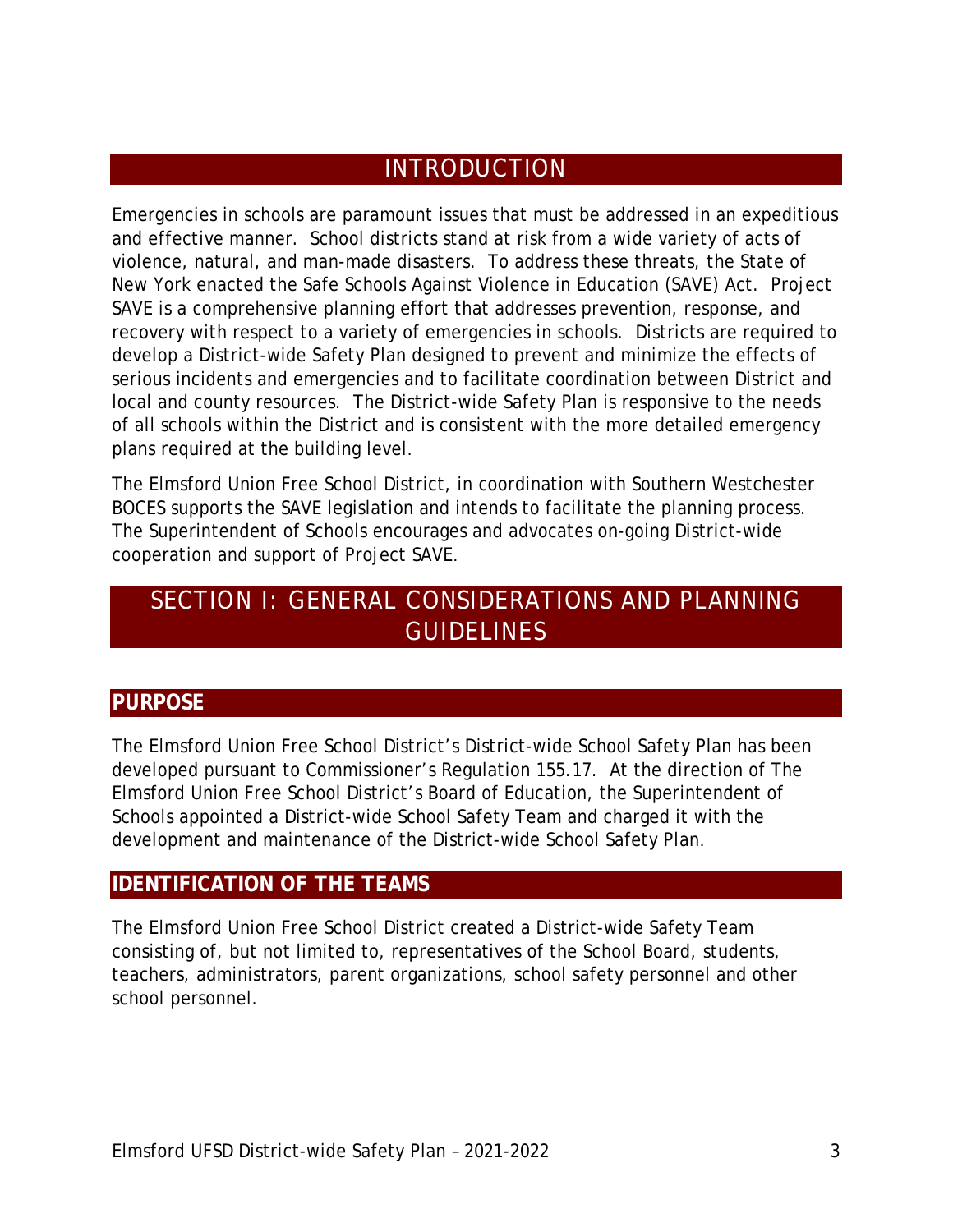The members of the DW Safety Team and their affiliations are as follows:

| Superintendent                   | Marc P. Baiocco, Ed.D.        |
|----------------------------------|-------------------------------|
| High School Administrator        | Joseph Engelhardt             |
| Elementary School Administrator  | Andrea C. Hamilton, Ed.D.     |
| Primary School Administrator     | Jeffrey Olender               |
| Teacher Representative           | Kevin Budzynski               |
| Support Staff Representative     | Lynn Jacoby                   |
| Police Representative (Elmsford) | Stephen Foster/Thomas Proscia |
| Parent Representative            | Debra Williams                |
| <b>Board Representative</b>      | <b>Yvette Eannazzo</b>        |
| District Safety Representative   | <b>Melissa Williams</b>       |
| <b>Technical Assistance</b>      | Jeffrey Olender               |

The members of the **District Emergency Response Team** are below

| <b>MEMBER</b>          | <b>ROLE</b>                                     |
|------------------------|-------------------------------------------------|
| Marc P. Baiocco, Ed.D. | Incident Commander                              |
| Diane Caperna          | Documentation                                   |
| Joseph Engelhardt      | Safety Officer                                  |
| Marc P. Baiocco, Ed.D. | <b>Public Information Officer</b>               |
| Andrea Hamilton, Ed.D. | Mental Health Team Leader                       |
| Linda Carlin           | <b>Staff Deployment/Services</b>                |
| Jeffrey Olender        | Parental Info./Reunification                    |
| Linda Carlin           | Finance/Facilities                              |
| Mary Beth Swansen      | Transportation                                  |
| Nancy Venuti-Cordero   | <b>Medical Team Leader</b>                      |
| Linda Carlin           | Process Observer/ Back-up Incident<br>Commander |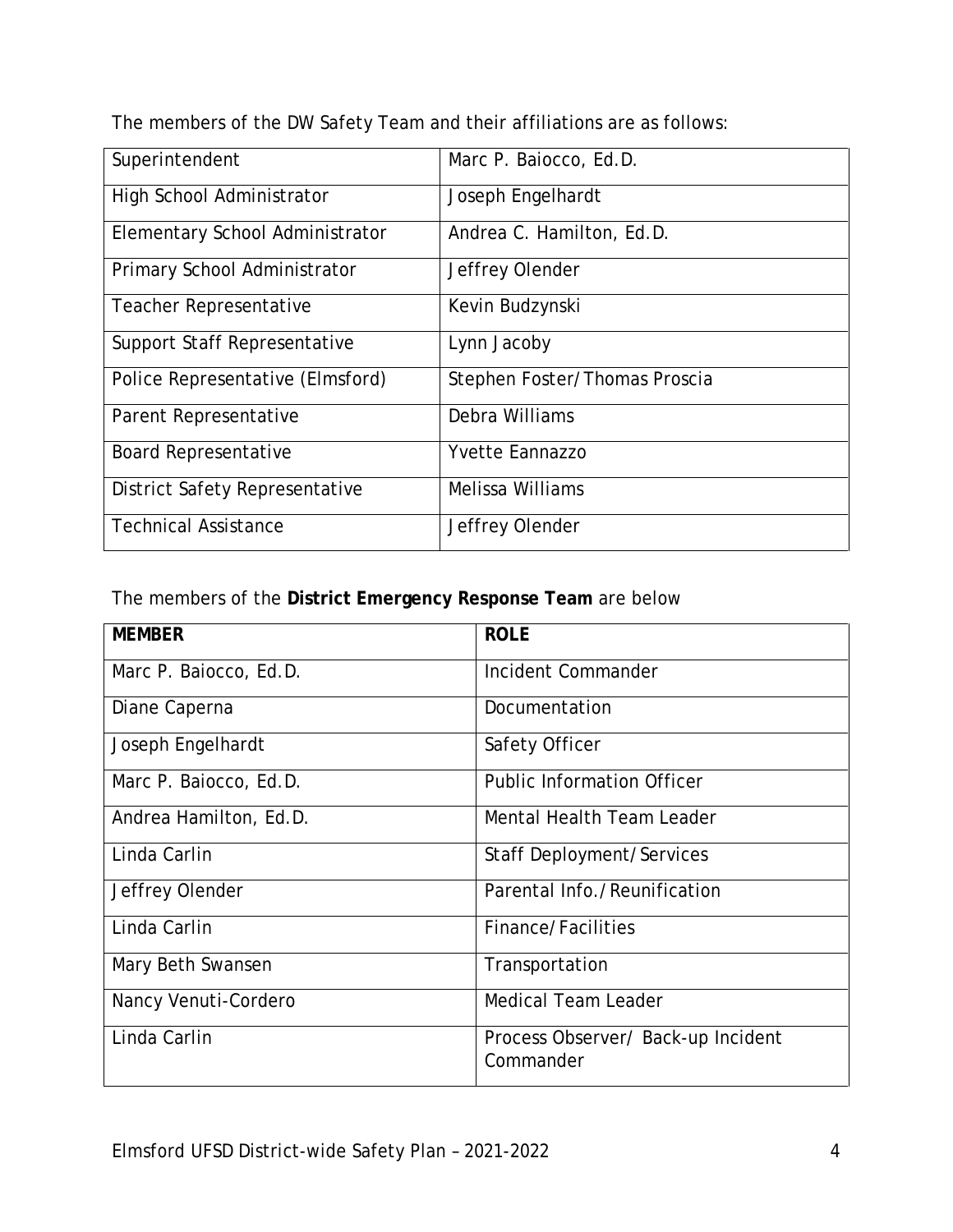#### <span id="page-4-0"></span>**CONCEPT OF OPERATIONS**

- The District-wide School Safety Plan shall be directly linked to the individual Building-level Emergency Response Plans. Due to the confidential nature of the Building-level Emergency Response Plans, all detailed protocols will be housed in them. To insure continuity of response throughout the district, representatives from the building teams serve on the district team to further enhance communications between all teams and uniformity of response.
- In developing the district plan, we chose a cross-section of the school community to be part of the team. A needs assessment was performed that included, data on discipline, local hazards, proximity to potential threats from outside, and weather related emergencies. In addition, we reviewed previous district plans as well as surveying plans from other districts.
- In the event of an emergency or violent incident, the initial response to all emergencies at the individual school will be by the School Emergency Response Team. In the event of an emergency, communications protocols are established as follows:
	- o The Building Emergency Response Team is activated to assess the emergency and implement appropriate response strategies.
	- o The Principal/Incident Commander or their designee will notify the Superintendent and apprise them of the situation.
	- o The Superintendent will notify the members of the District Emergency Response Team and other designated officials as deemed necessary.
	- o Upon the activation of the School Emergency Response Team, the Superintendent of Schools or his/her designee will be notified and, where appropriate, local emergency officials will also be notified.
	- o The Principal/Incident Commander may request the assistance of the Superintendent and the District Emergency Response Team in notifying outside agencies for additional assistance.
	- o These agencies include, but are not limited to the local police, County Sheriff's Department, New York State Police, 911, and County Office of Emergency Management.
	- o Response efforts may be supplemented by available county and state resources through existing protocols described in the contact processes included in the District's Emergency Response Plan.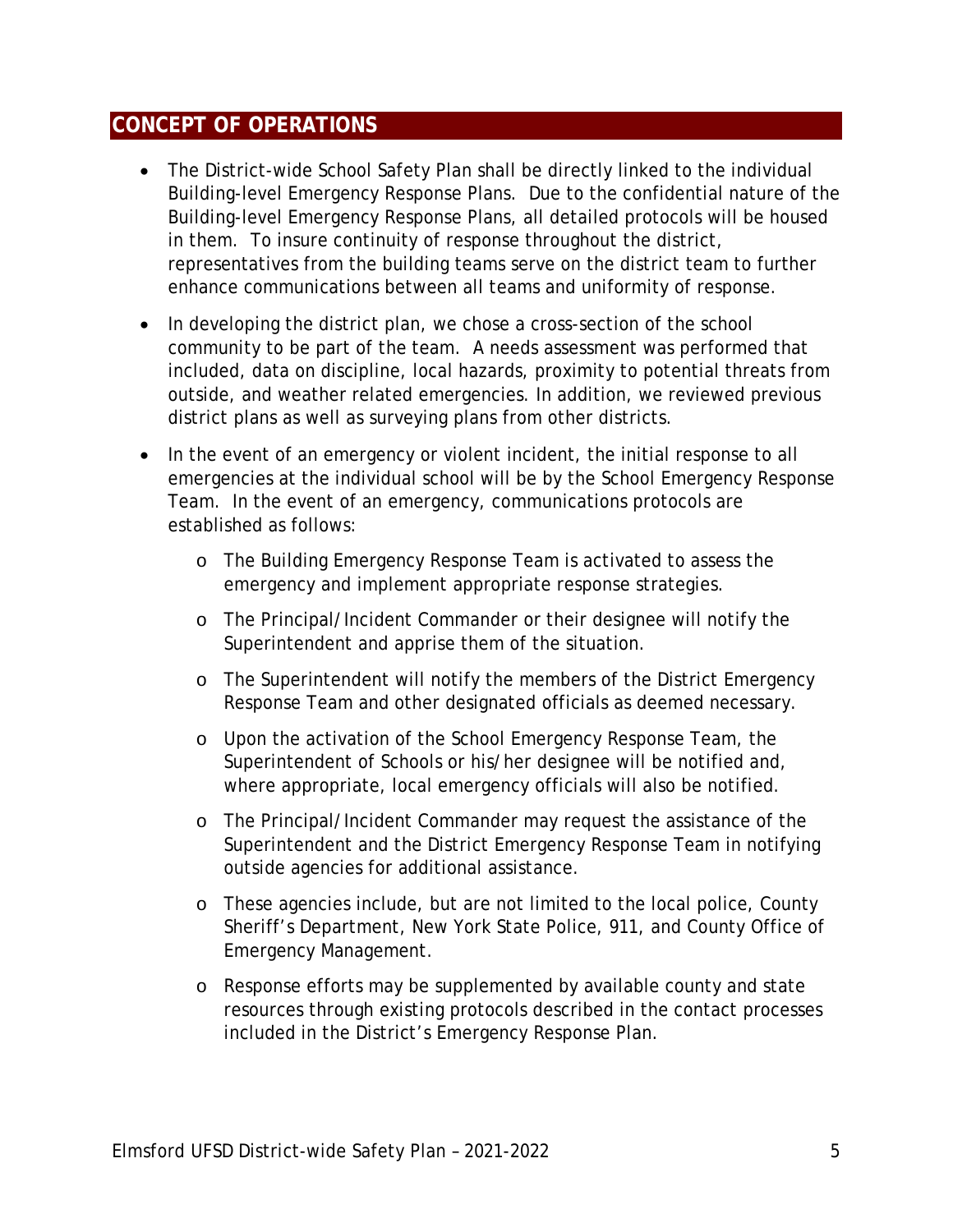#### <span id="page-5-0"></span>**PLAN REVIEW AND PUBLIC COMMENT**

The designated Chief Emergency Officer for the Elmsford UFSD is the Superintendent of Schools. The CEO's role may include the following activities:

- Coordination of the communication between school staff, law enforcement, and other first responders.
- Lead the efforts of the District-wide School Safety Team in the completion and yearly update of the District-wide School Safety Plan and the coordination of the District Wide plan with the building level emergency response plans.
- Ensure staff understanding of the District–wide School Safety Plan.
- Ensure the completion and yearly update of building level emergency response plans for each school building.
- Assist in the selection of security related technology and development of procedures for the use of such technology.
- Coordinate appropriate safety, security, and emergency training for district and school staff, including required training in the emergency response plan.
- Ensure the conduct of required evacuation and lock-down drills in all district buildings as required by Education Law section 807.
- Ensure the completion and yearly update of Building-level Emergency Response plans by the dates designated by the commissioner.
- This plan shall be reviewed and maintained by the District-wide School Safety Team and reviewed on or before September 1 of each year. A copy of this plan will be available at the District Office, and on our District website.
- Pursuant to Commissioner's Regulation 155.17 (e) (3), this plan will be made available for public comment 30 days prior to its adoption.
	- o The District-wide Safety Plan was adopted by the School Board following a public hearing that provided for the participation of school personnel, parents, students, and any other interested parties.
	- o The plan must be formally adopted by the Board of Education annually.
- While linked to the District-wide School Safety Plan, **Building-level Emergency Response Plans** *shall be confidential and shall not be subject to disclosure under Article 6 of the Public Officers Law or any other provision of law, in accordance with Education Law Section 2801-a.*
- The Building-level Emergency Response Plans were adopted by the School Board, but any discussion by the Board is in Executive Session.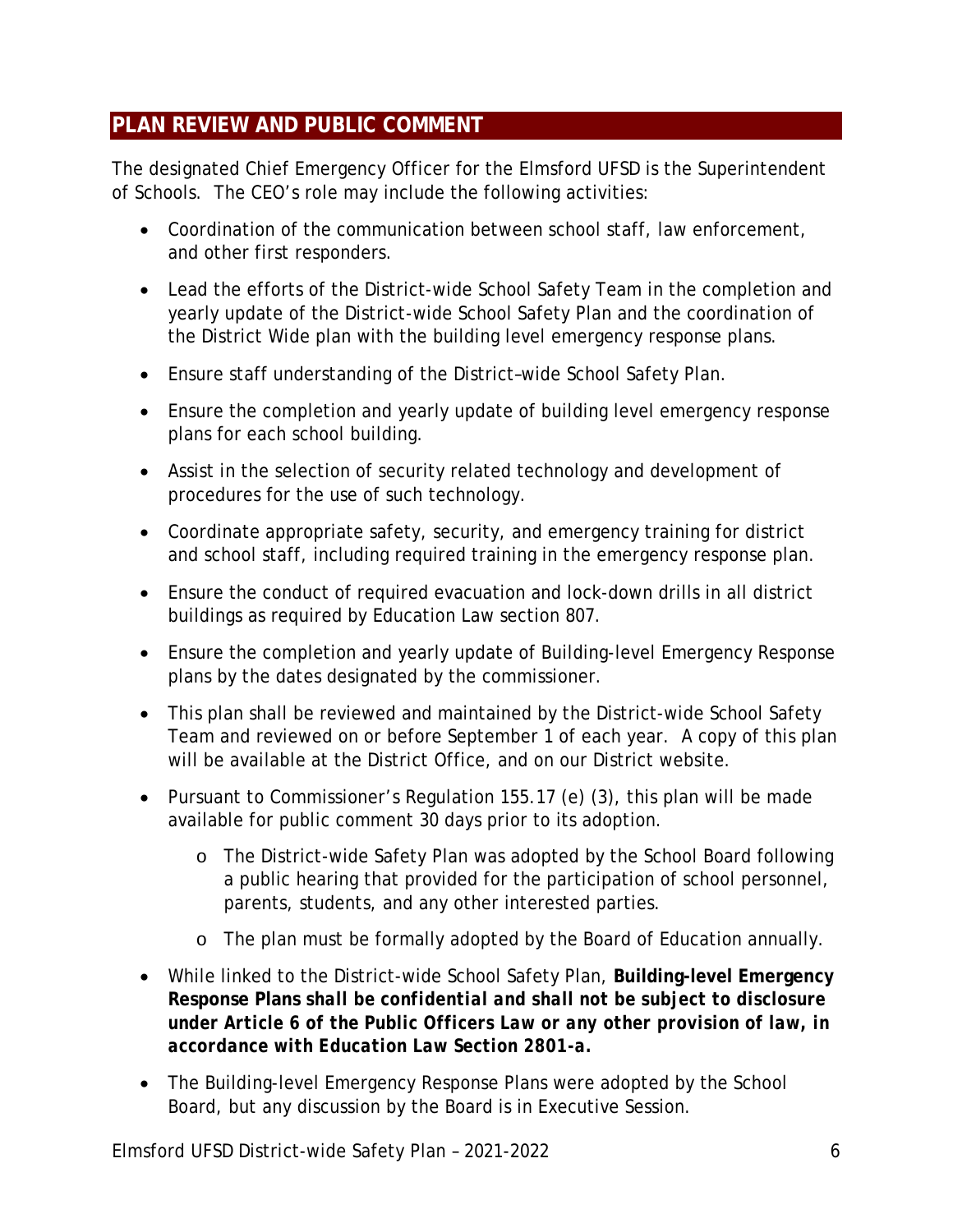- Full copies of the District-wide Safety Plan and any amendments will be posted to the district web site within 30 days of adoption. The URL for this site will be submitted to NYSED before October 1 of each school year.
- Building-level Emergency Response Plans will be submitted to the NYS Police via the NYSED business portal before October 15 of the 2019-20 school year and by October 1 every year thereafter. They will be shared to appropriate local law enforcement in hard copy.

## <span id="page-6-0"></span>SECTION II: RISK PREVENTION AND INTERVENTION

#### <span id="page-6-1"></span>**IDENTIFICATION OF SITES OF POTENTIAL EMERGENCY**

- Each Building Emergency Response Team will identify and locate hazardous sites and areas of potential emergencies in and around their building. This review shall be performed during the annual review of the plans.
- The locations of these hazards are listed in each Building-level Emergency Response Plan and placed on building maps supplied to the Elmsford Police Department, Elmsford Fire Department, EMS, and district personnel.
- Potentially dangerous sites will be checked regularly and inspected by safety personnel annually. The list of sites will be added to or modified based on current conditions.
- Building Emergency Response plans will be modified by Building Emergency Response Team members, as needed.
- Plans and procedures for the following types of emergency response are to be included in all Building-level Emergency Response Plans where appropriate and include but are not limited to: kidnapping, bomb threats, hostage taking, intrusions, and active assailant.

#### <span id="page-6-2"></span>**PROTECTIVE ACTION OPTIONS**

District-wide Emergency – the responsibility for declaring a District-wide emergency shall rest with the Superintendent or their designee.

Individual buildings – the responsibility for declaring a building-wide emergency shall rest with the principal or their designee.

Summaries of the protective action options are found below. Detailed plans associated with procedures for each school building are maintained in each Building Level Emergency Response Plan.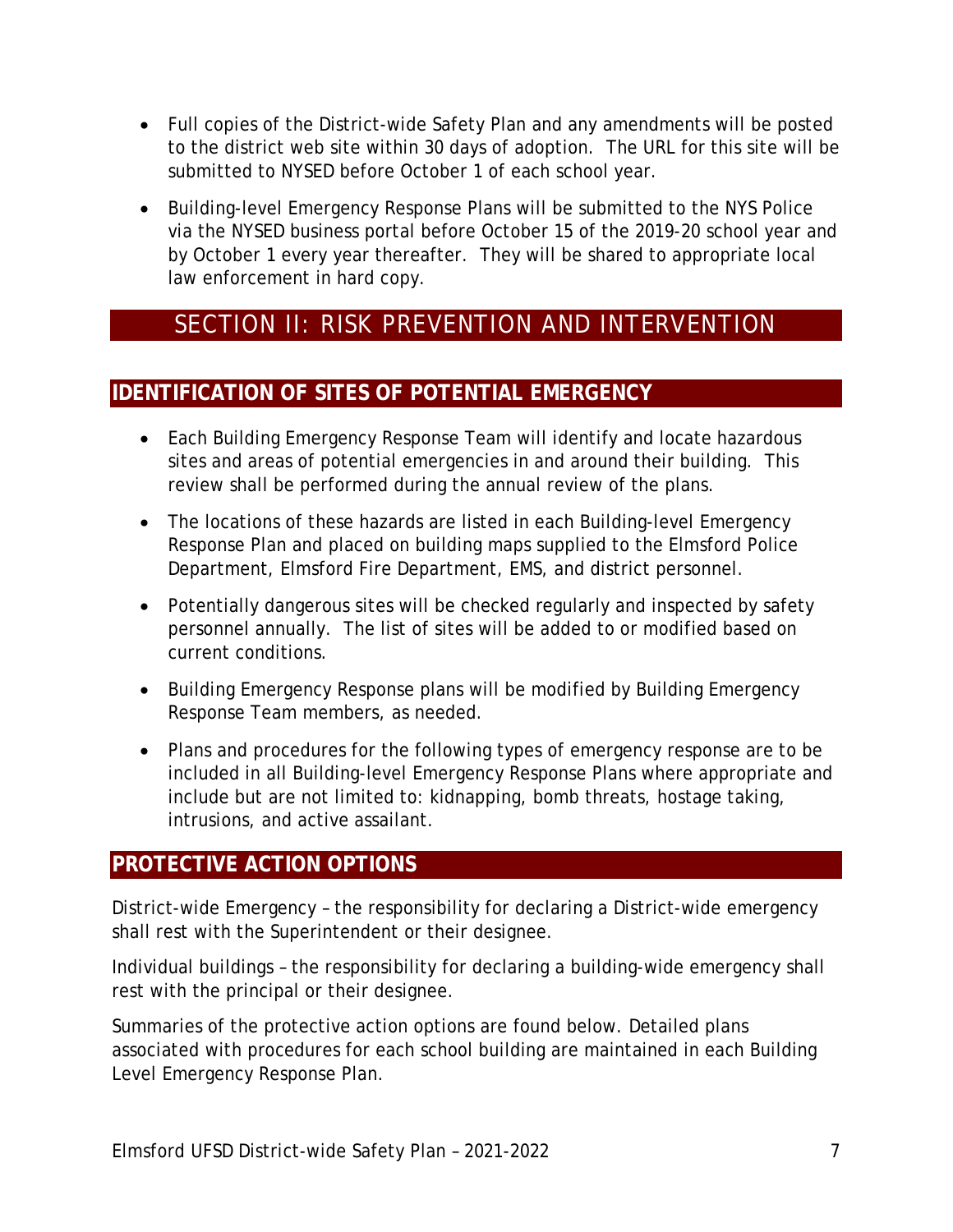### **School Cancellation/Early Dismissal/Delayed Opening**

School cancellation will be used when information regarding a potential emergency is received with enough lead-time to alert all staff and students. Examples include events such as weather-related incidents or utility failures. The Superintendent of Schools determines the need for school cancellation, a delayed opening, or an early dismissal.

Parents/guardians will be notified using the emergency contact system Blackboard Connect (Robo-call). This system will also be used if an emergency takes place during the school day.

Early dismissal will be used when school is in session and there is time to return staff and students to their homes before the expected emergency occurs. The District Superintendent or his/her designee activates early dismissal.

#### **Shelter in Place**

Suitable for a variety of reasons, shelter in place is used in response to a situation outside of the building such as a weather emergency, a chemical spill or other environmental hazard. The Building Principal/Incident Commander or their designee will activate the shelter in place. Locations for specific sheltering sites are maintained in the Building Level Emergency Response Plan.

#### **Hold in Place**

Suitable for a variety of responses, hold in place offers the ability to isolate and control the movement and/or to relocate building occupants by rooms, halls, or areas to other parts of the building determined to be safe. In addition, it can be used as a precautionary measure prior to building evacuation. The Building Principal/Incident Commander or their designee will activate the hold in place annex.

#### **Evacuation**

Evacuation/relocation will be used when school is in session and it has been determined that an occupied building or location does not provide a safe environment for staff and students. The Building Principal/Incident Commander or their designee usually activates an evacuation. In case of fire or large chemical spill, any staff member who becomes aware of the issue may activate the evacuation procedures.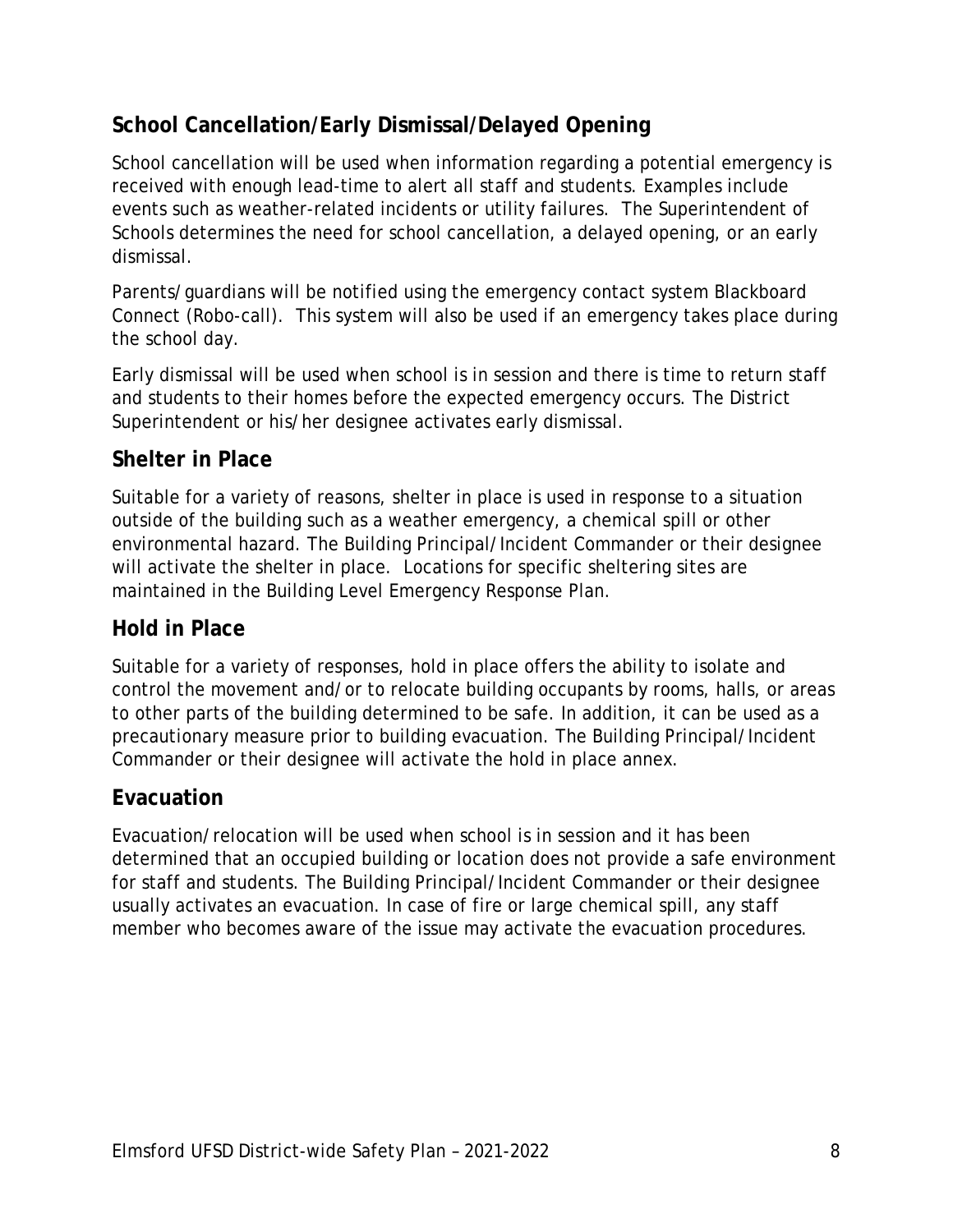#### **Lockout**

In response to incidents of actual or potential threat from outside the building, a lockout may be initiated. The nature of the incident will determine if 911 should be called. For example, local law enforcement may contact school officials to advise them of a suspected fugitive in the immediate area of the school building. If a wild animal, such as a bear or raccoon that is acting strangely, were to wander onto school grounds, school officials could initiate a lockout and contact police. Any staff member who becomes aware of a threat outside the school may activate the lockout annex.

#### **Lockdown**

In response to incidents of actual violence, a lockdown may be initiated, if it is determined that a lockdown is necessary. Any staff member who becomes aware of an immediate threat of violence in or around the school is authorized to activate the lockdown annex.

Response protocols to specific emergencies will vary but usually will include the following:

- Implementation of the Incident Command System
- Identification of decision makers
- Plans to safeguard staff and students
- Procedures to provide transportation, if necessary
- Procedures to notify parents
- Procedures to notify media
- Debriefing procedures

#### <span id="page-8-0"></span>**IMPLEMENTATION OF SCHOOL SECURITY**

- The Elmsford Union Free School District requires all staff members to have in their possession at all times District-issued photo identification badges.
	- o Identification must be visibly worn during all special events such as, but not limited to Awards Assemblies, Book Fair days, and Moving-Up Exercises.
	- o Identification must be worn by all staff members during emergencies, during emergency drills, and when supervising students during outdoor recess and on field trips.
- The Elmsford Union Free School District will, in all buildings, limit visitor access and use single point of entry system.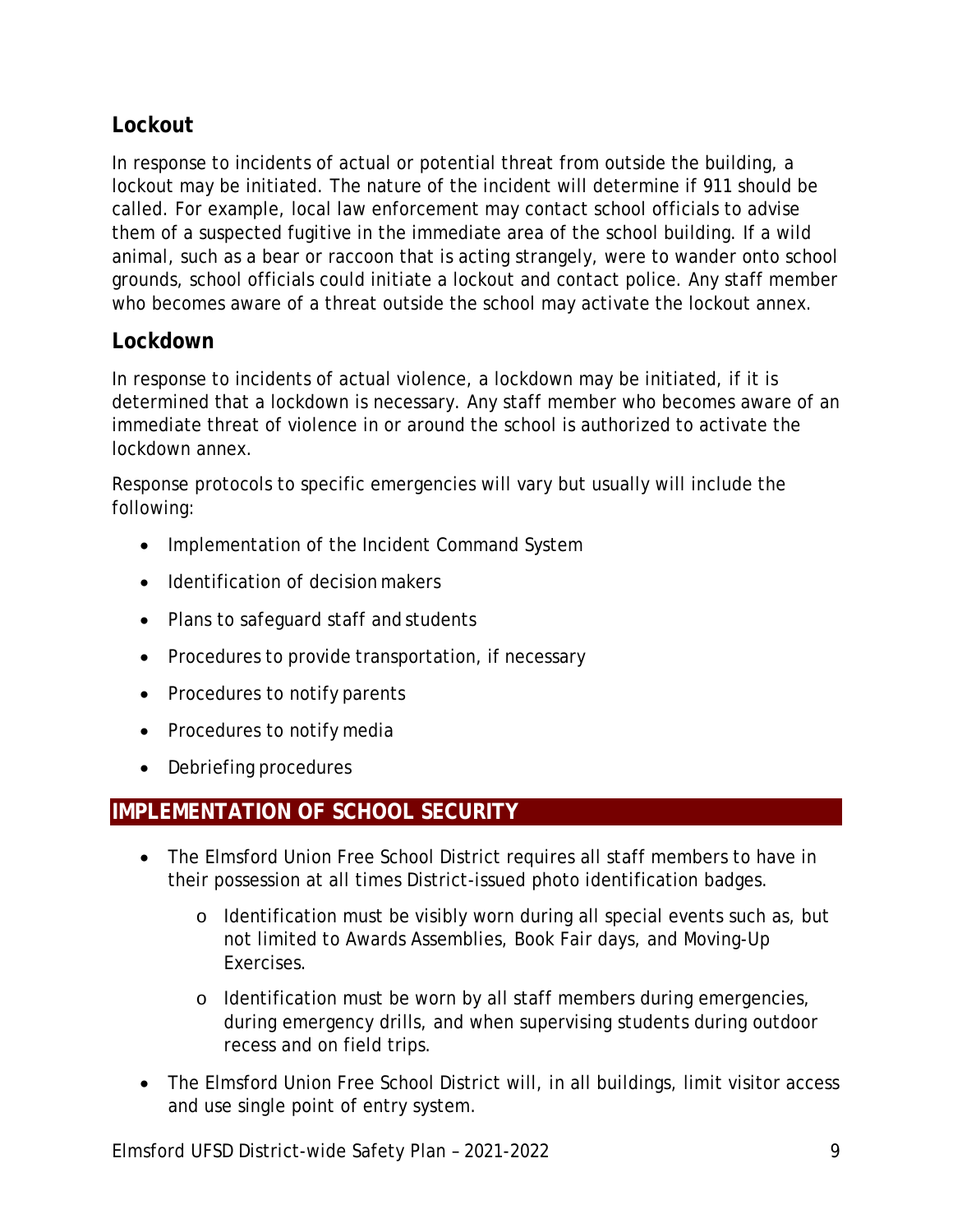- o All doors, in each building, are locked, except at times designated by the Building Safety Teams.
- o All single point of entry entrances will be monitored.
- Visitors (including parents)
	- o Will be recorded, verified and issued an identification pass.
	- o Are required to wear the identification pass at all times.
	- o Access is limited to the location designated on the visitor's pass.
	- o Visitors without the identification pass will be directed to the Main Office by all staff.
	- o Visitors will be escorted whenever possible.
- The District Safety Team will educate students, staff and parents about the importance of school safety.
- The District will develop and operate reporting, referral and counseling procedures designed to identify and work with potentially aggressive and violent students.
- The District will continue to investigate security devices and strategies to make schools as safe as possible.
- The District has developed procedures for anonymous reporting of threats of violence. Students have access to Anonymous Alerts.
- All school employees are subject to fingerprinting and security screening by state law.

Description of duties of hall monitors and other school safety personnel:

The campus monitor(s) report to the building administrator and may perform the duties as listed below:

- o Patrols assigned area on foot to ensure personal, building, and equipment security
- o Examine doors, windows, and gates to ensure security; monitors closed buildings for unauthorized persons and/or suspicious activities
- o Informs and warns violators of rule infractions, such as loitering, smoking, or carrying forbidden articles
- o Provides escort services for visitors, students, staff, and faculty, as necessary; provides other public assistance, such as lockout services and routine information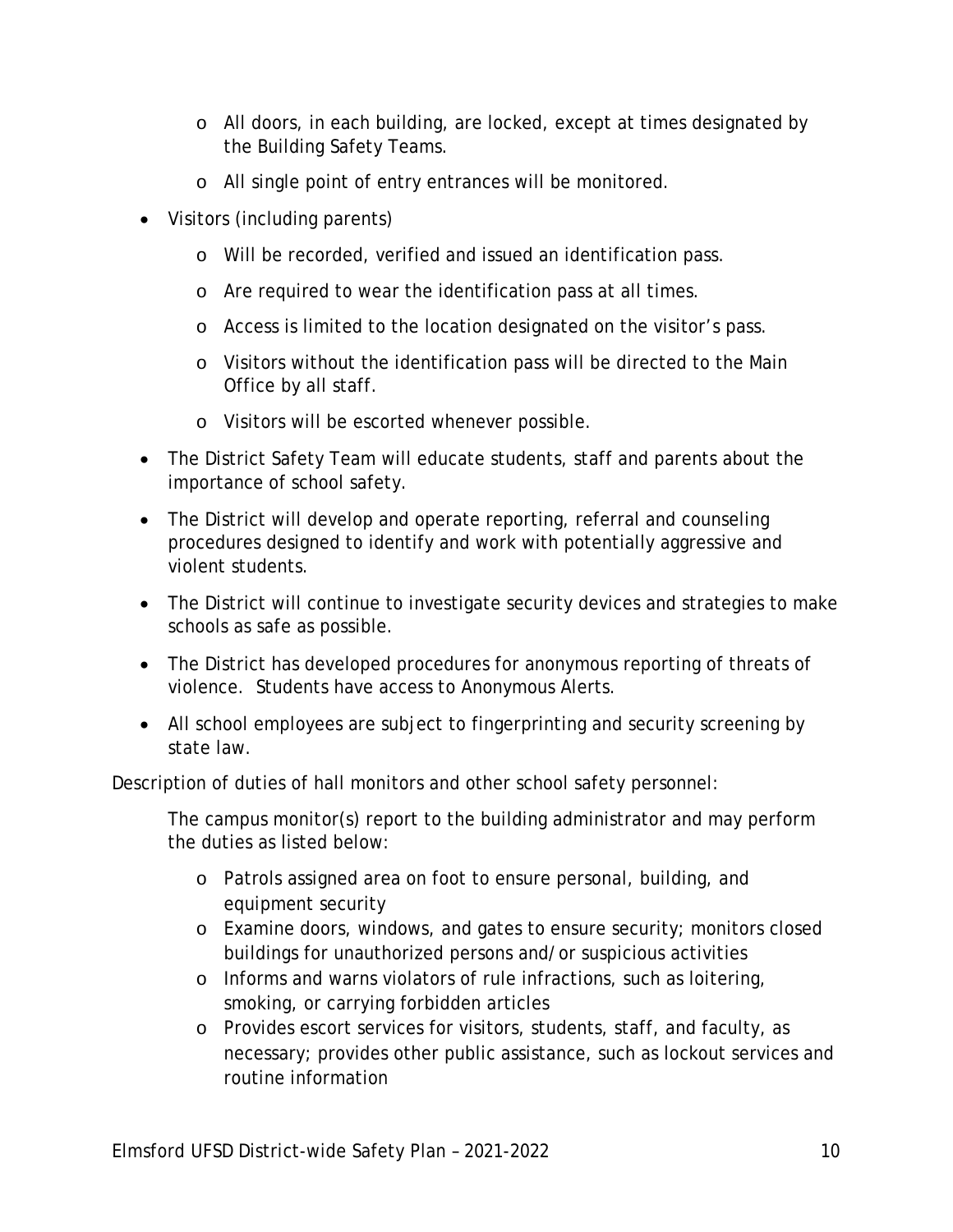- o Watches for and reports irregularities, such as security breaches, facility and safety hazards, and emergency situations; contacts emergency responders, such as police, fire, and/or ambulance personnel, as required.
- o Remains alert for the presence of unauthorized persons and/or security code violators; approaches suspicious persons and/or notifies police as appropriate; may confront and/or detain violators, as required, until police arrive
- o Patrols and monitors assigned parking areas to provide public security and assistance
- o Assist with bus arrival/dismissal
- o Assist with traffic control as needed

#### <span id="page-10-0"></span>**TRAINING, DRILLS AND EXERCISES**

- Section 807 of the Education Law mandates that pupils must receive instruction on how to exit the building in the shortest possible time without confusion or panic. The instruction must be in the form of drills or rapid dismissals and must include a minimum of 8 evacuation drills each school year.
- Each building must include 4 lockdown drills each school year.
- 8 NYCRR Section 155.17(e)(3) each building level emergency response plan shall be tested including sheltering and early dismissal (no earlier than 15 minutes before normal dismissal).
- The district will provide multi-hazard school training for staff and students annually under the direction of the building principal. All required staff training provided by the District will be completed annually before September 15.
- Training and information will be provided to staff through video or trainers at the beginning of each school year. Instruction may include, but is not limited to blood-borne pathogens, hazardous materials, HIV and other associated health risks.
- Drills and exercises to test components of the emergency response plan, will be developed by the District School Safety Team. Exercises will be planned in coordination with local and country emergency responders and preparedness officials.
- Individual schools will keep a record of building drills and report this information annually to the District Safety Team for review.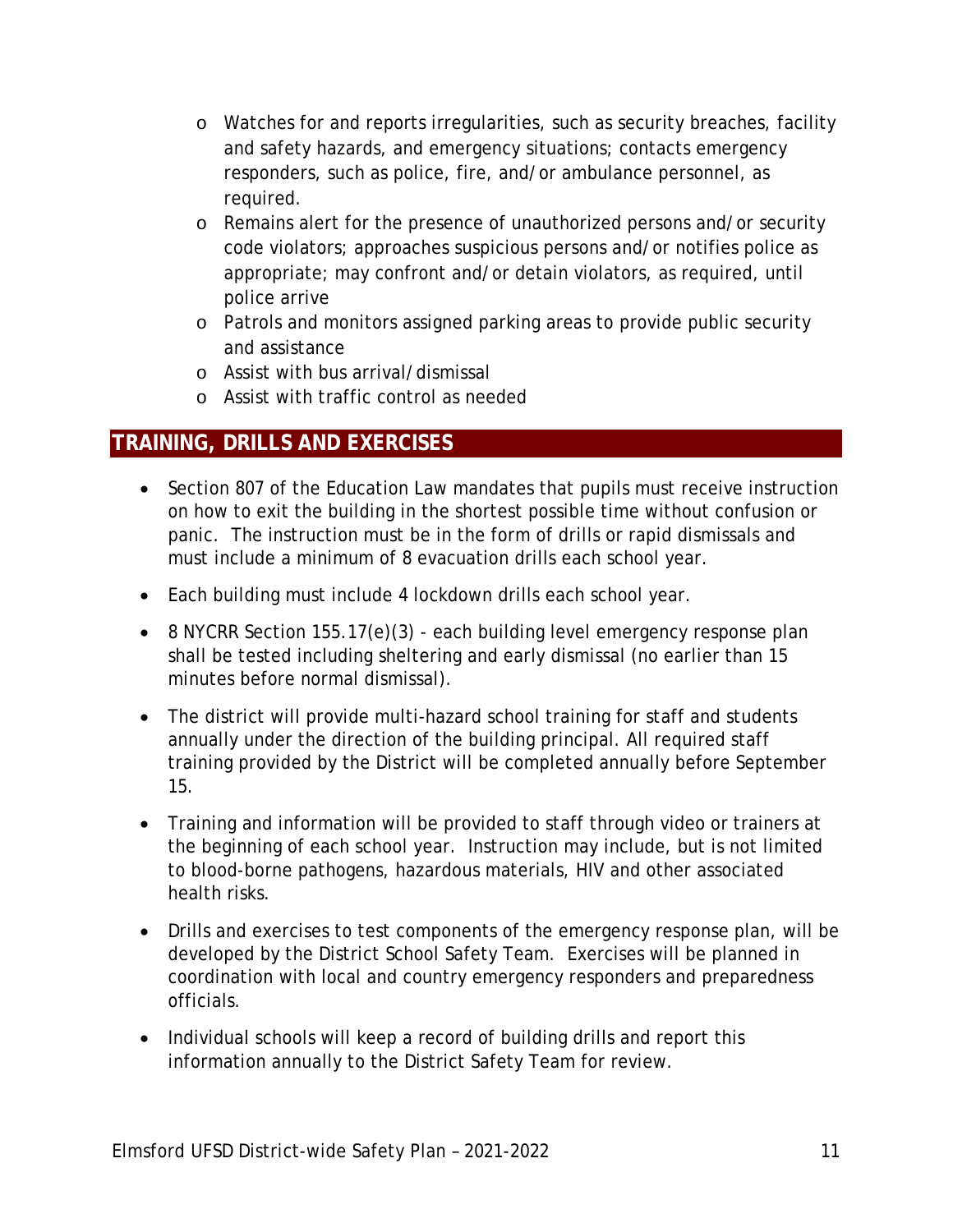| <b>TYPE</b>                               | <b>FREQUENCY</b>        | <b>AGENCY INVOLVED</b>          | <b>EFFECTIVE MEASURE</b>                                     |
|-------------------------------------------|-------------------------|---------------------------------|--------------------------------------------------------------|
| Evacuation                                | 8                       | Fire/EMT                        | <b>Time/Attendance</b>                                       |
| Lockout                                   | $\overline{2}$          | Police                          | <b>Time/Police Feedback</b>                                  |
| Lockdown                                  | $\overline{\mathbf{4}}$ | Police                          | <b>Time/Police Feedback</b>                                  |
| <b>Off Site</b><br>Evacuation             | Periodic                | Police / Transportation         | <b>Time/Police Feedback</b><br><b>Parental Reunification</b> |
| Sheltering (on<br>and off-site)           | Periodic                | Student/Staff                   | <b>Response Time</b>                                         |
| Parent<br><b>Notification</b>             | As needed               | <b>School/Parents</b>           | <b>Response Time</b><br><b>Parent Feedback</b>               |
| <b>Team Table Top</b><br><b>Practices</b> | As needed               |                                 |                                                              |
| <b>Early Dismissal</b>                    | Annually                | <b>District/Schools/Parents</b> |                                                              |

#### <span id="page-11-0"></span>**VITAL EDUCATIONAL INFORMATION**

Due to the public nature of the District-wide Safety Plan, the detailed vital educational information is maintained within the Building-level Emergency Response Plans.

#### <span id="page-11-1"></span>**PREVENTION AND INTERVENTION STRATEGIES**

**Policies and procedures for the dissemination of informative materials regarding the early detection of potentially violent behaviors, including but not limited to the following.**

- It is the districts responsibility to provide information about student and school safety to all students, staff, parents and community members.
- Informative materials about early detection of potentially violent behaviors and dangerous situations will be disseminated to students, staff, parents, and community through a variety of methods. These may include student curricula and workshops, staff training seminars, pamphlets, newsletters and other publications, public seminars.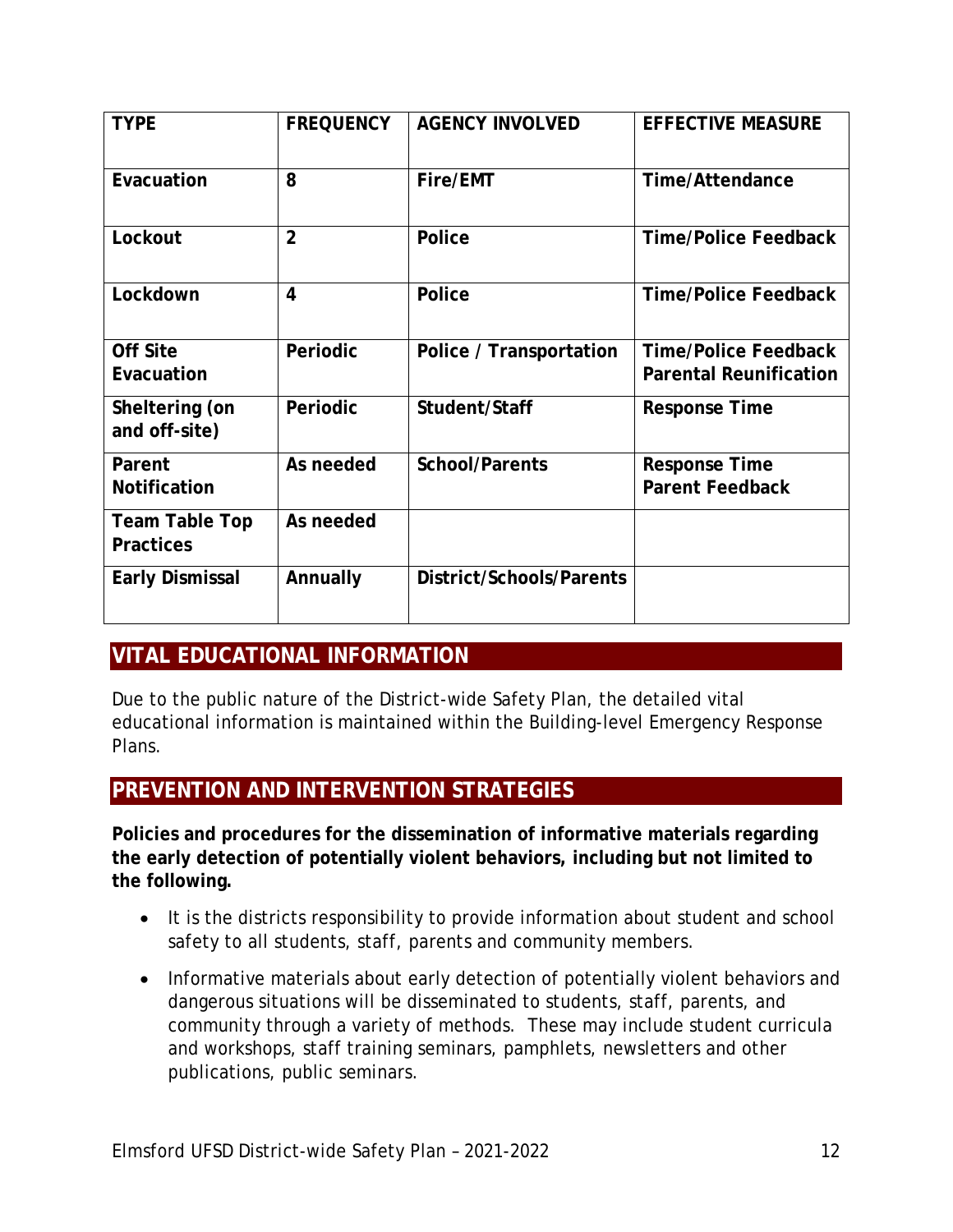- The District will provide training for school personnel on a regular basis. Training may include individual and group de-escalation techniques, nonviolent conflict resolution skills, and mediation. Training will be made available during conference days, summer, and after school seminars.
- Collaborative agreements with law enforcement officials have been and are designed to de-escalate potentially violent situations.
- Mediation services are available at all buildings.
- Non-violent conflict resolution training programs are available.

Strategies for improving communication among students and between students and staff and reporting of potentially violent incidents, include the following.

- Youth-run programs,
- Peer mediation,
- Conflict resolution,
- Creating a forum or designating a mentor for students who are at-risk.

Each school shall identify and offer to students programs geared toward prevention and intervention strategies.

The District has developed and will continue to develop programs that encourage student-to-student and student-to-staff communication in each school such as:

- Character Education Meetings (AEG and AHHS)
- Leader in Me (District-wide)
- Town Hall Meetings (AHHS)
- Cyberbullying Lessons (AEG and AHHS)
- Small group discussions (AHHS)
- Class Presentations (AEG and AHHS)

#### <span id="page-12-0"></span>**REQUIRED COMPONENTS OF BUILDING SAFETY**

- Building Safety Team
- Building Emergency Response Team
- Evacuation procedures with and without transportation
- Drills: Lockout, Lockdown, Shelter-in-place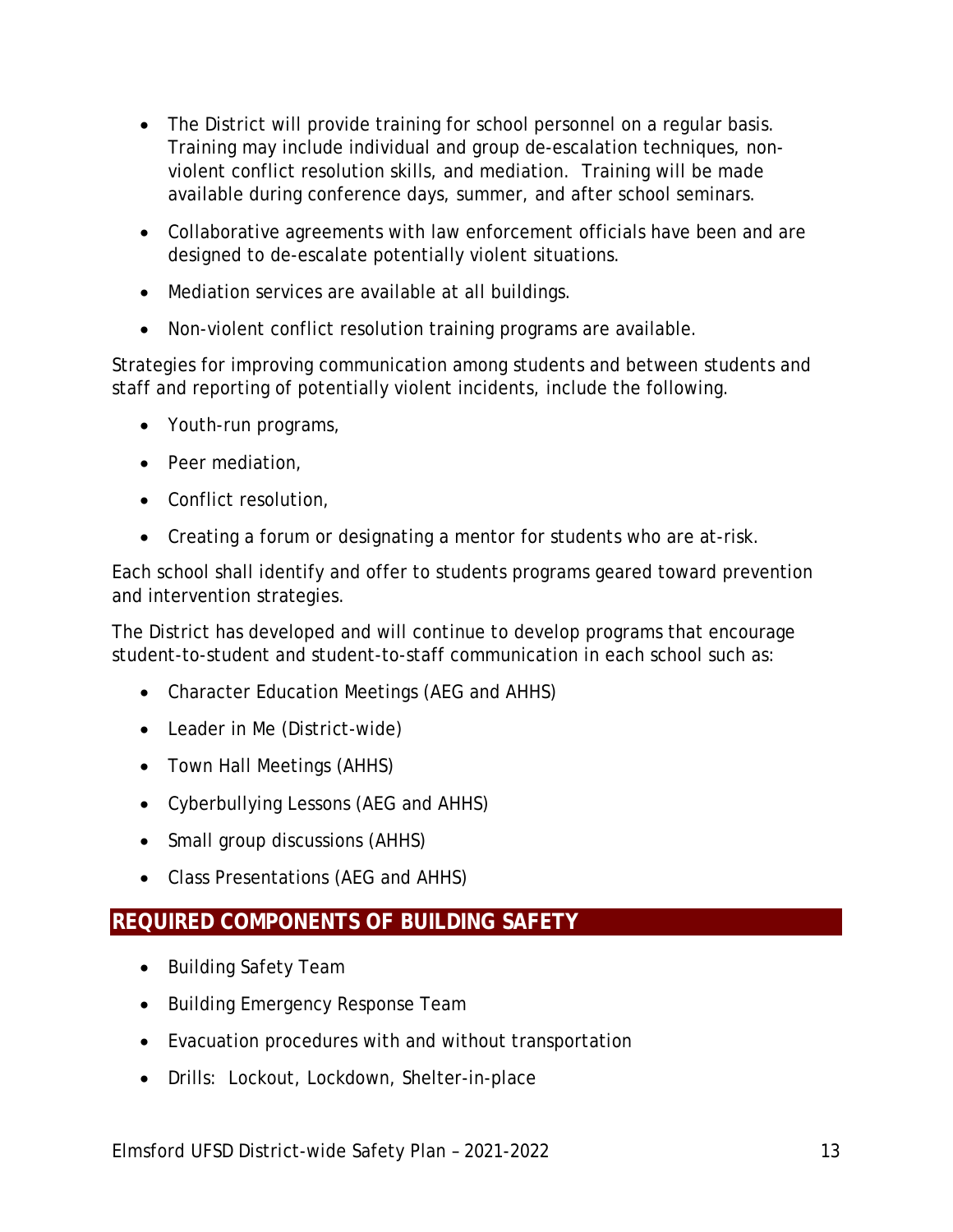- Building Medical and Mental Health Response Team
- Building Post-Incident Response Team
- Listing of emergency equipment available
- Listing of Medical Supplies
- Listing of Communication Devices
- Identification of the officials authorized to make decisions (Chain of Command)

District policy authorizes Marc Baiocco to act for the District and if Marc Baiocco is unable to be reached, the responsibility and authority to act for the District shall fall to Linda Carlin. If, for any reason, Linda Carlin cannot be reached, the responsibility and authority to act on behalf of the District shall fall first to Jeffrey Olender, and then to Jo-Anne Dobbins.

## <span id="page-13-0"></span>SECTION III: RESPONDING TO THREATS AND ACTS OF VIOLENCE

#### <span id="page-13-1"></span>**IMPLIED OR DIRECT THREATS OF VIOLENCE**

**Policies and procedures for responding to implied or direct threats of violence by students, teachers, other school personnel and visitors to the school.**

- Reporting of threats of violence to school authorities.
	- o Students are required to inform school staff about any indirect or direct threat of violence to themselves, others or property.
	- o Staff are required to inform administration of any direct or indirect threat of violence to students, themselves, others or property.
	- o Parents and visitors are encouraged to tell school staff about any indirect or direct threats of violence towards students, themselves, others or property.
	- o Students, staff, parents and others will be educated about the importance of reporting threats and the procedures of reporting.
- Investigating threats of violence.
	- o The building administrator will investigate reported threats of violence and will make the determination of disciplinary measures consistent with the Code of Conduct.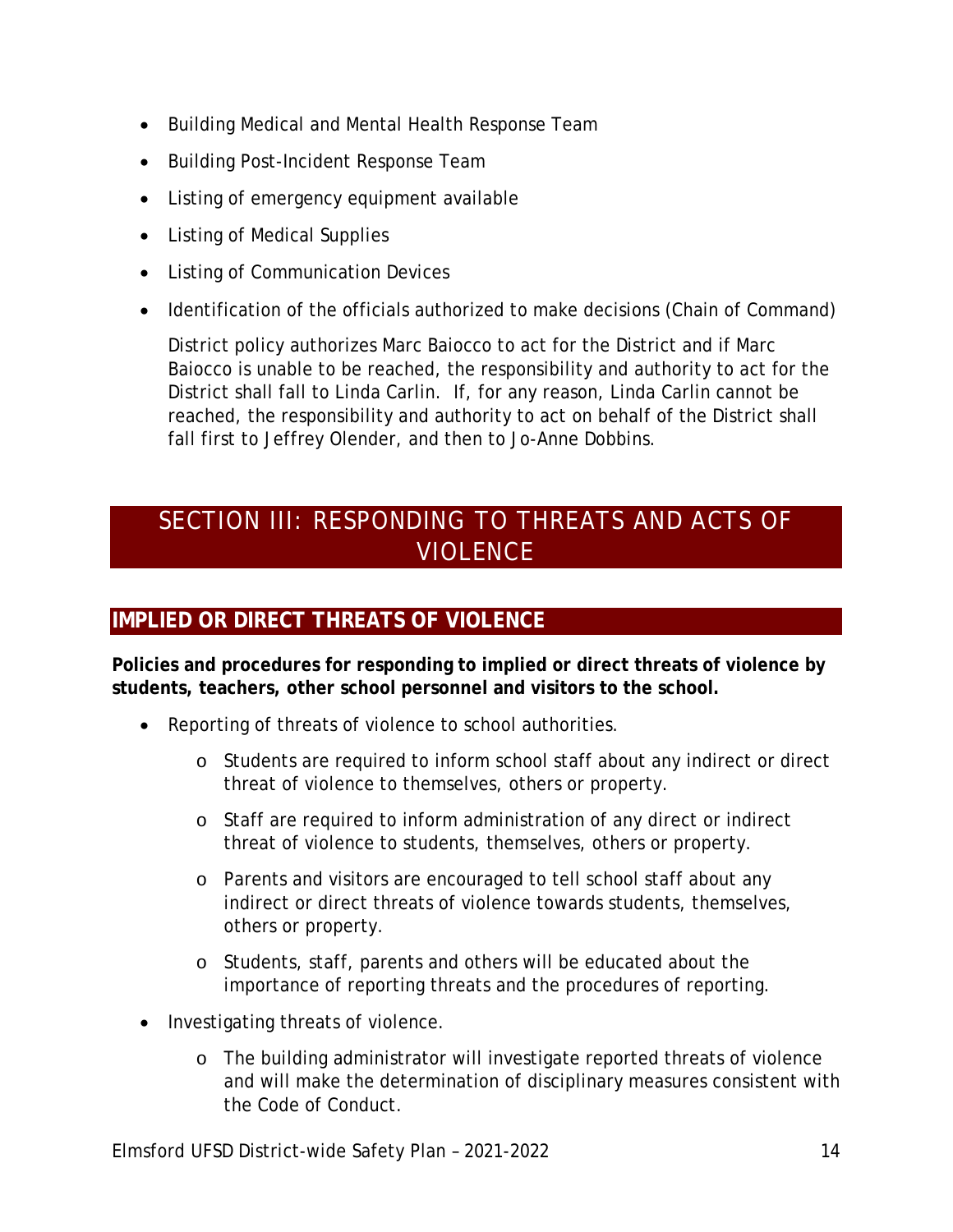- o Serious acts will require the involvement of police personnel. (violent offenses in accordance with SAVE requirements).
- o Chronic offenders may require a behavior intervention plan, close monitoring, and police involvement.
- o Threats placing students, staff, and others in imminent danger require an immediate call to the police.
- o School administrators may conduct a building and/or classroom lockdown, and/or if necessary, an evacuation.
- Reporting Incidents.
	- o School administrators must keep record of serious threats and acts of violence and report them annually to the state.
	- o Incidents of violence, serious threats, intimidation etc. may require involvement of the police.
	- o District and building administrators are authorized to call the police to respond to the threat or acts of violence.
- Means in which staff, students and parents are informed about threats of violence:
	- o Staff will be informed via a written confidential memo.
	- o Parents and students will be informed in writing in a timely manner.
	- o Parents will be informed via telephone in a timely manner if their child is directly involved in a threat of violence.

#### <span id="page-14-0"></span>**ACTS OF VIOLENCE**

Policies and procedures for responding to acts of violence by students, teachers, other school personnel and visitors to the school, including consideration of zerotolerance policies for school violence. The district has developed the following safety and security procedures to protect students, staff and visitors from acts of violence.

- Reporting acts of violence to school authorities.
	- o Students are required to inform school staff about acts of violence toward themselves, others and property.
	- o Staff are required to inform administration of any act of violence to students, themselves, others or property.
	- o Parents and visitors are encouraged to tell staff about any acts of violence toward students, themselves, others or property.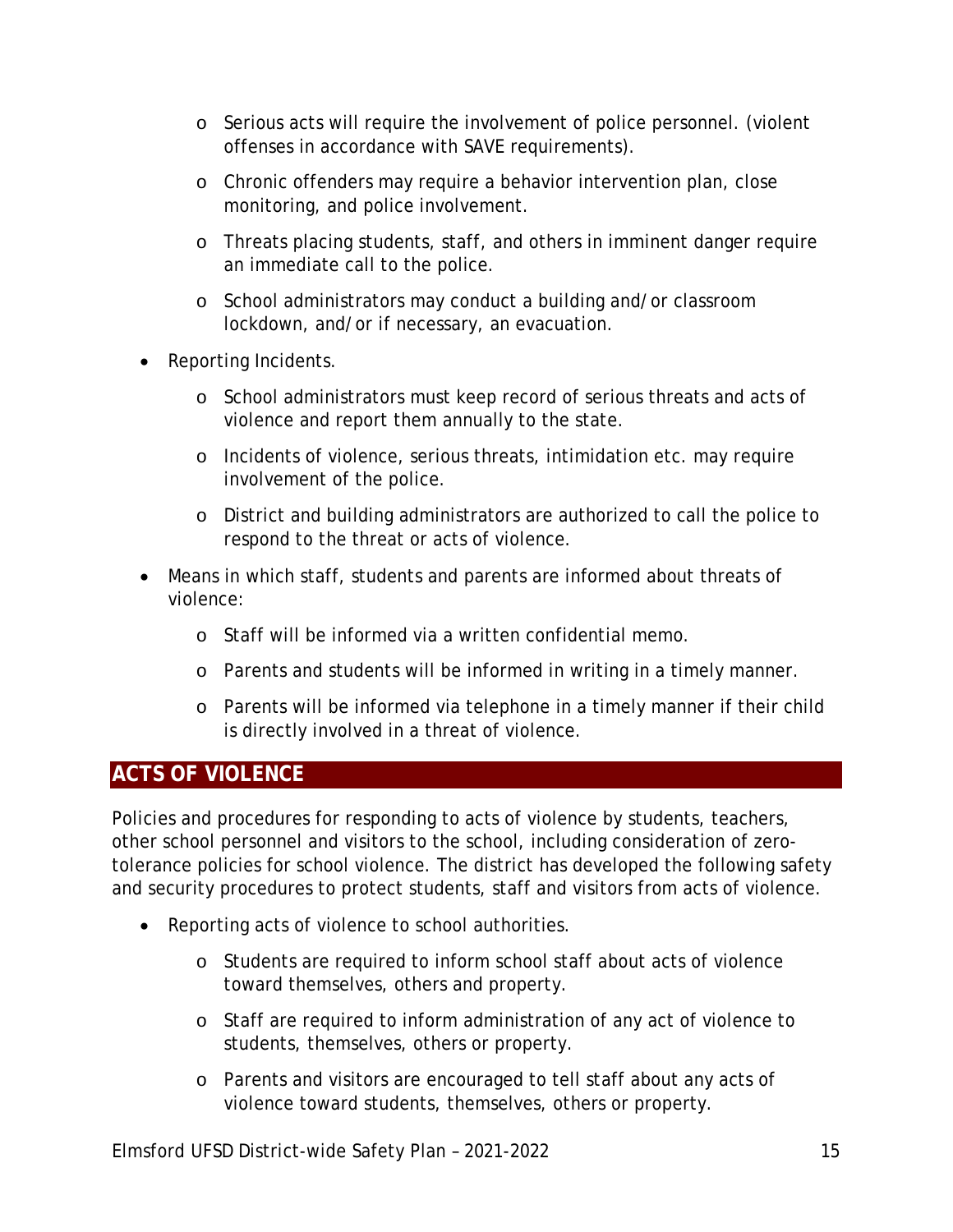- o Students, staff, parents and others will be educated about the importance of reporting acts of violence and the procedures of reporting these acts.
- Investigating acts of violence.
	- o The building administrator will investigate reported acts of violence and will make the determination of disciplinary measures consistent with the Code of Conduct.
	- o Serious acts will require the involvement of police personnel. (Violent offenses according to the SAVE requirements).
	- o Chronic offenders may require a behavior intervention plan, close monitoring, and police involvement.
	- o Acts of violence placing students & staff in imminent danger require an immediate call to the police.
- Addressing Violent Individuals.
	- o Aggressively dangerous and violent students should be restrained only by qualified staff. Police should be called to remove the student.
	- o Violent adults are to be reported immediately, the authorities called and only removed by police.
	- o Students and staff should be in lockdown mode when violent people are in the school.
- Reporting Incidents
	- o School administrators must keep a record of serious threats and acts of violence and report them annually to the state.
	- o Incidents of violence, serious threats, intimidation etc. may require involvement of police.
	- o District and building administrators are authorized to call police to respond to the threat or act of violence.

Our policy is to analyze each incident individually. The District policy and procedure for reporting violence to police is included in the District Code of Conduct. If we are unable to de-escalate a violent incident or if laws are violated, we contact local agencies for support. The building administrator or their designee may contact the law enforcement agencies via 911.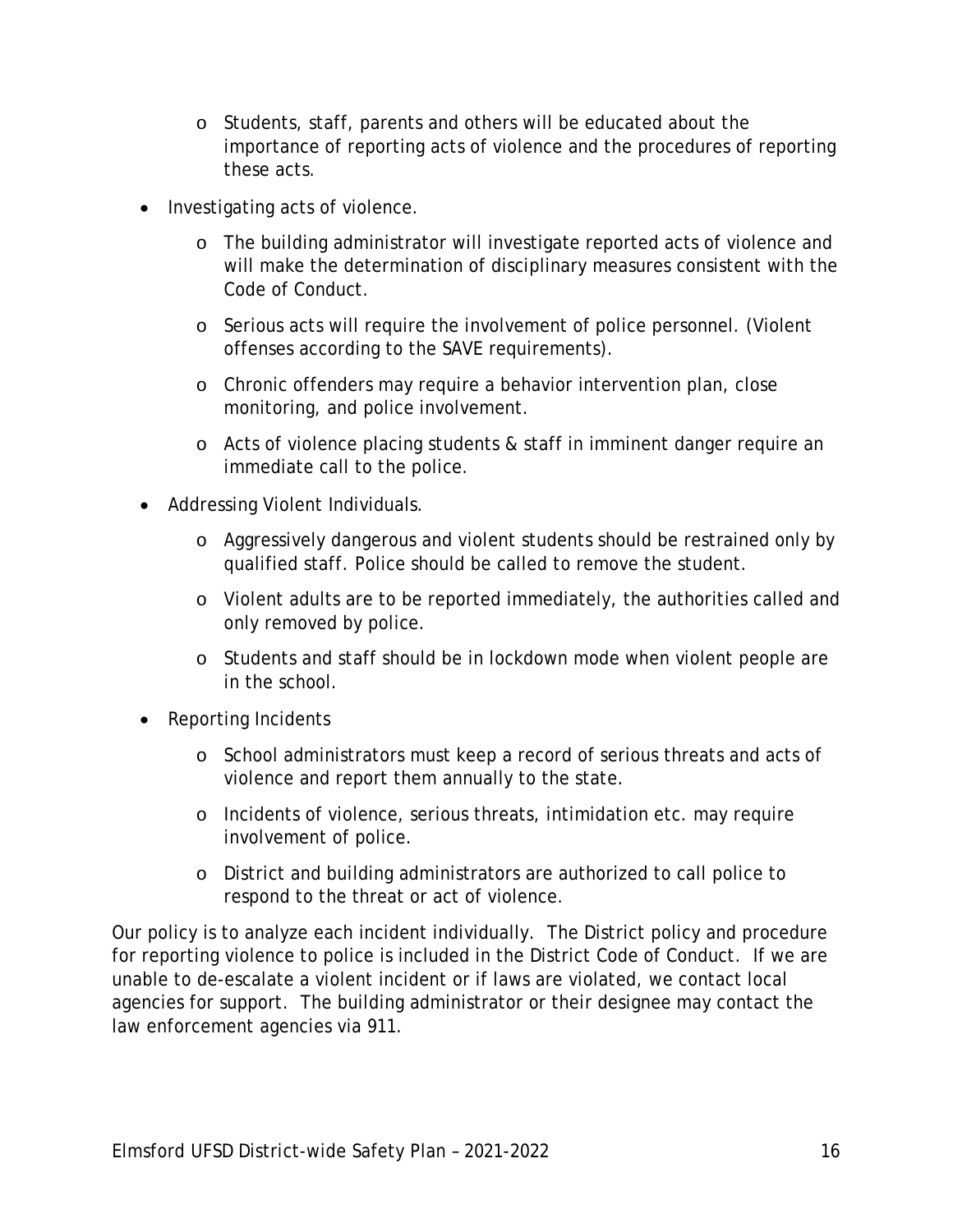- The building principal or his/her designee will evaluate each incident, consult with the superintendent and report the incident to the state or local police if necessary.
- The police agencies serving our area are:

| Agency                            | <b>Phone Number</b> |
|-----------------------------------|---------------------|
| <b>Elmsford Police Department</b> | 914-592-8383        |
| Westchester County Police         | 914-741-4400        |
| New York State Police             | 914-769-2600        |

## SECTION IV: EXTERNAL COMMUNICATIONS

<span id="page-16-0"></span>When appropriate, we will contact other agencies regarding potential disasters, tragedies or extreme acts of violence. We have automatic contact via e-mail, fax, or telephone to educational agencies (BOCES), governmental groups, law enforcement, emergency management, and local media.

- We have internal communications capability via e-mail, Blackboard Connect (robo-calls) and intercom for staff. We have cell phones available for administrative personnel.
- Blackboard Connect will be used to communicate with parents when appropriate.
- The Fleet weather Alerts and NOA (Weather Emergency) is monitored in the Central Office. Building administrators will contact immediately in the event of weather-related emergencies.

Description of the arrangements for obtaining assistance during emergencies from emergency service organizations and local government agencies.

- The Elmsford Union Free School District has worked closely with local emergency services agencies for support and assistance during emergencies.
	- o When possible we will have included their representatives on our safety planning teams
	- o The district will provided them with pertinent information (ex. Building maps)
	- o Included their personnel in planning and implementing safety-related drills.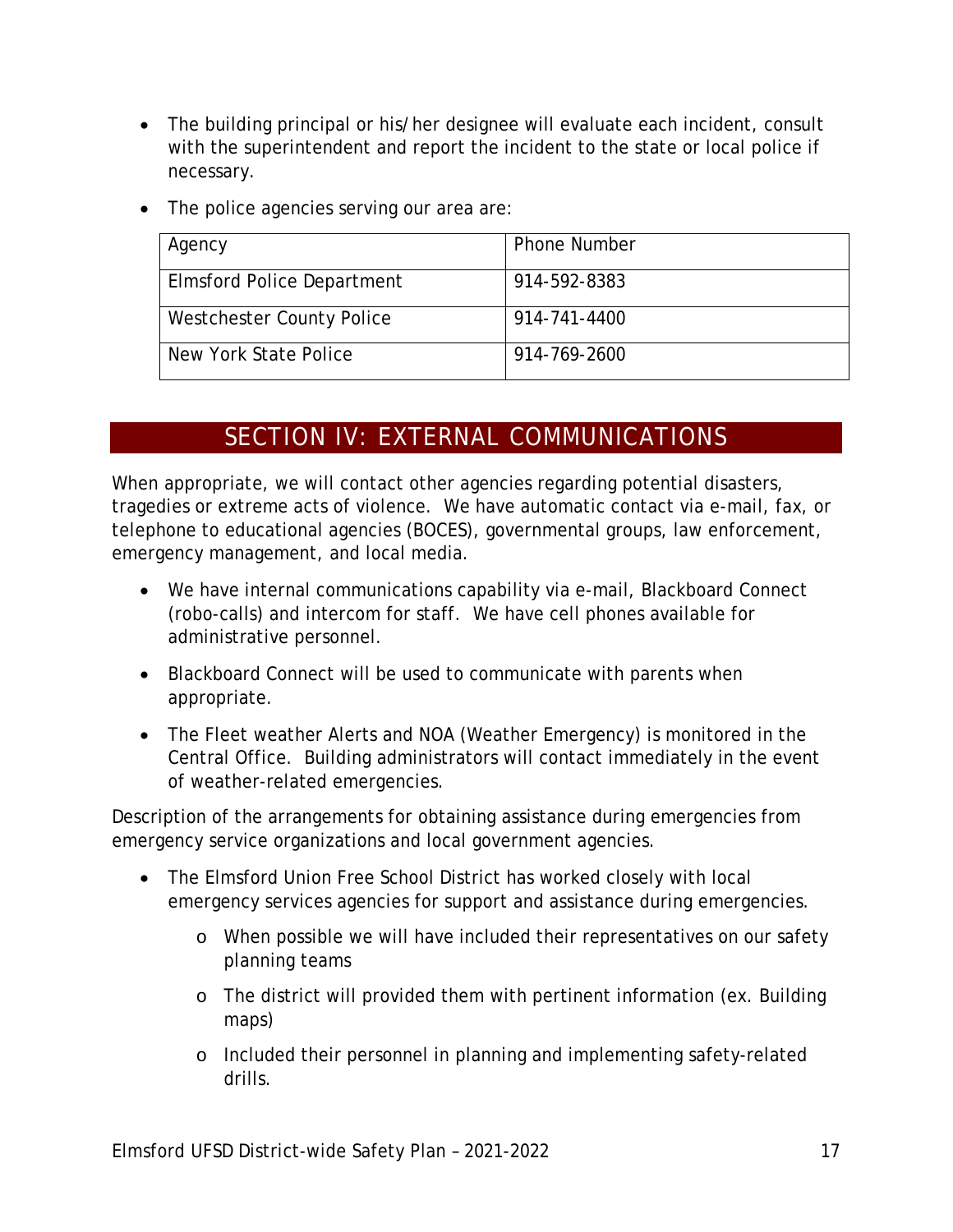- o Providers have given approval to The Elmsford Union Free School District to rely on local personnel, resources and facilities in emergencies.
- o Our plans provides for accessing emergency mental health services in the event of an emergency or violent incident from SWBOCES and other county, regional, and private mental health agencies.
- For Fire and Medical Emergencies, 911 will be called.
- For violent acts, the district protocol is to notify the law enforcement immediately via 911.
	- o The primary responsibility for these calls is the building principal or their designee. A call is then made to the superintendent who has the responsibility to notify other key officials.

| Department            | Name                               | <b>Phone Number</b> |
|-----------------------|------------------------------------|---------------------|
| Elmsford Fire Dept.   | Chief Eugene Malone                | 914-592-6555        |
| Elmsford Police Dept. | <b>Commissioner Stephen Foster</b> | 914-592-8383        |
| <b>Elmsford EMS</b>   | Police Department                  | 914-592-8383        |

The Elmsford Union Free School District will notify other schools within our jurisdiction about potential or existing emergencies that may affect them by telephone, e-mail and courier when necessary. This will include any district to which we transport our students. The Superintendent or his designee shall inform all educational agencies within the Elmsford System boundaries of potential, impending or existing disasters.

The list of educational institutions located within the district, or which Elmsford residents attend, as well as local preschools, including the school population and staff numbers, their transportation needs, phone numbers of key officials of each school updated annually.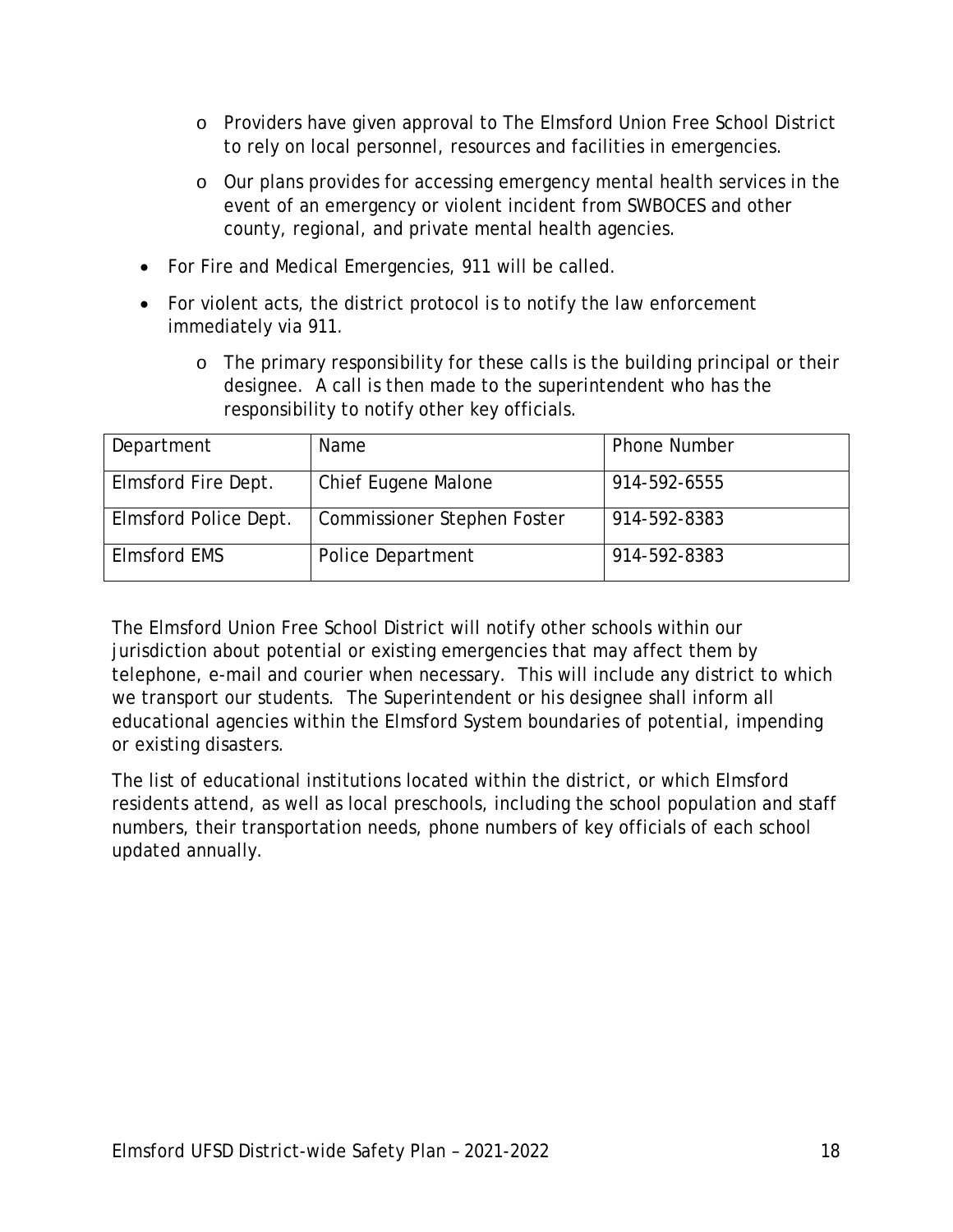# APPENDIX 1 DISTRICT CONTACTS

<span id="page-18-0"></span>

| <b>SCHOOLS:</b>                                  | CONTACT                                                          | <b>PHONE</b> |
|--------------------------------------------------|------------------------------------------------------------------|--------------|
| CARL L. DIXSON PRIMARY<br><b>SCHOOL</b>          | Mr. Jeffrey Olender, Principal                                   | 914-592-2092 |
| ALICE E. GRADY ELEMENTARY<br><b>SCHOOL</b>       | Dr. Andrea C. Hamilton, Principal                                | 914-592-8962 |
| ALEXANDER HAMILTON JR/SR                         | Mr. Joseph Engelhardt, Principal                                 | 914-592-7311 |
| <b>HIGH SCHOOL</b>                               | Mrs. Jessica Maracallo, Assistant<br>Principal                   | 914-592-6349 |
| SPECIAL EDUCATION OFFICE                         | Ms. Jo-Anne Dobbins,                                             | 914-592-3758 |
|                                                  | Director of Special Education Pupil<br><b>Personnel Services</b> |              |
| <b>DISTRICT OFFICES</b>                          | Dr. Marc P. Baiocco, Superintendent                              | 914-592-6632 |
| DIRECTOR OF SCHOOL                               | Ms. Linda Carlin, Assistant                                      | 914-592-2276 |
| FACILITIES, OPERATIONS AND<br><b>MAINTENANCE</b> | Superintendent of Finance &<br>Operations                        |              |
| <b>TECHNICAL ASSISTANCE</b>                      | Mr. Jeffrey Olender, Director of<br>Technology & Certified Staff | 914-592-3758 |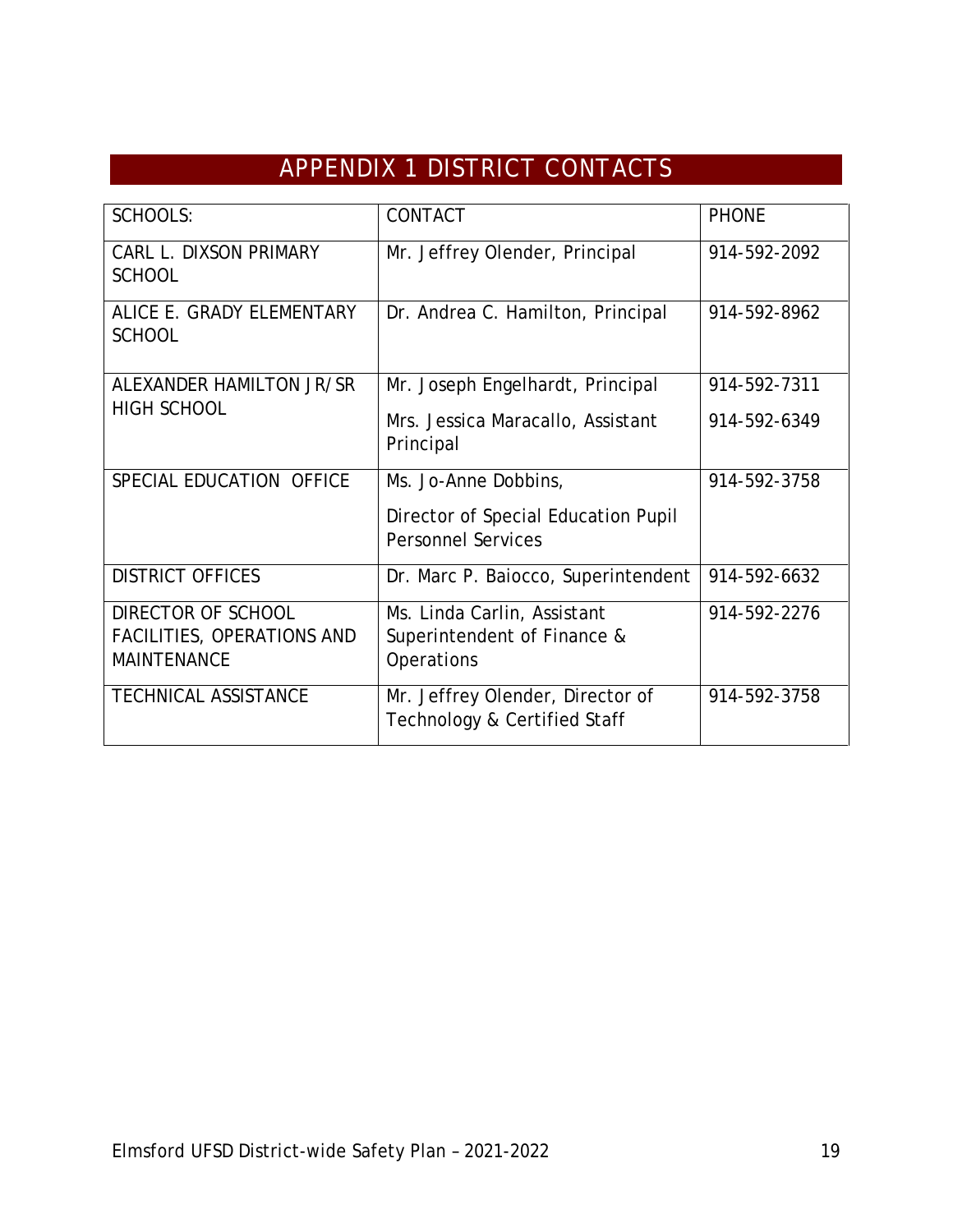## APPENDIX 2 KEY PERSONNEL

<span id="page-19-0"></span>

| <b>TITLE</b>                                                   | <b>NAME</b>               |
|----------------------------------------------------------------|---------------------------|
| <b>SUPERINTENDENT</b>                                          | Marc P. Baiocco, Ed.D.    |
| ASSISTANT SUPERINTENDENT FOR<br><b>FINACE &amp; OPEARTIONS</b> | Linda Carlin              |
| DIRECTOR OF TECHNOLOGY &<br><b>CERTIFIED STAFF</b>             | Jeffrey Olender           |
| DIRECTOR OF SPECIAL EDUCATION<br>& PPS                         | Jo-Anne Dobbins           |
| H.S. PRINCIPAL                                                 | Joseph Engelhardt         |
| ELEMENTARY SCHOOL PRINCIPAL                                    | Andrea C. Hamilton, Ed.D. |
| PRIMARY SCHOOL PRINCIPAL                                       | Jeffrey Olender           |
| <b>EMERGENCY MANAGEMENT</b><br><b>COORDINATOR</b>              | Andrea Hamilton, Ed.D.    |

District Chain of Command

District policy authorizes Marc Baiocco to act for the District and if Marc Baiocco is unavailable, the responsibility and authority to act for the District shall fall to Linda Carlin. If, for any reason, Linda Carlin cannot be reached, the responsibility and authority to act on behalf of the District shall fall first to Jeffrey Olender, and then to Jo-Anne Dobbins.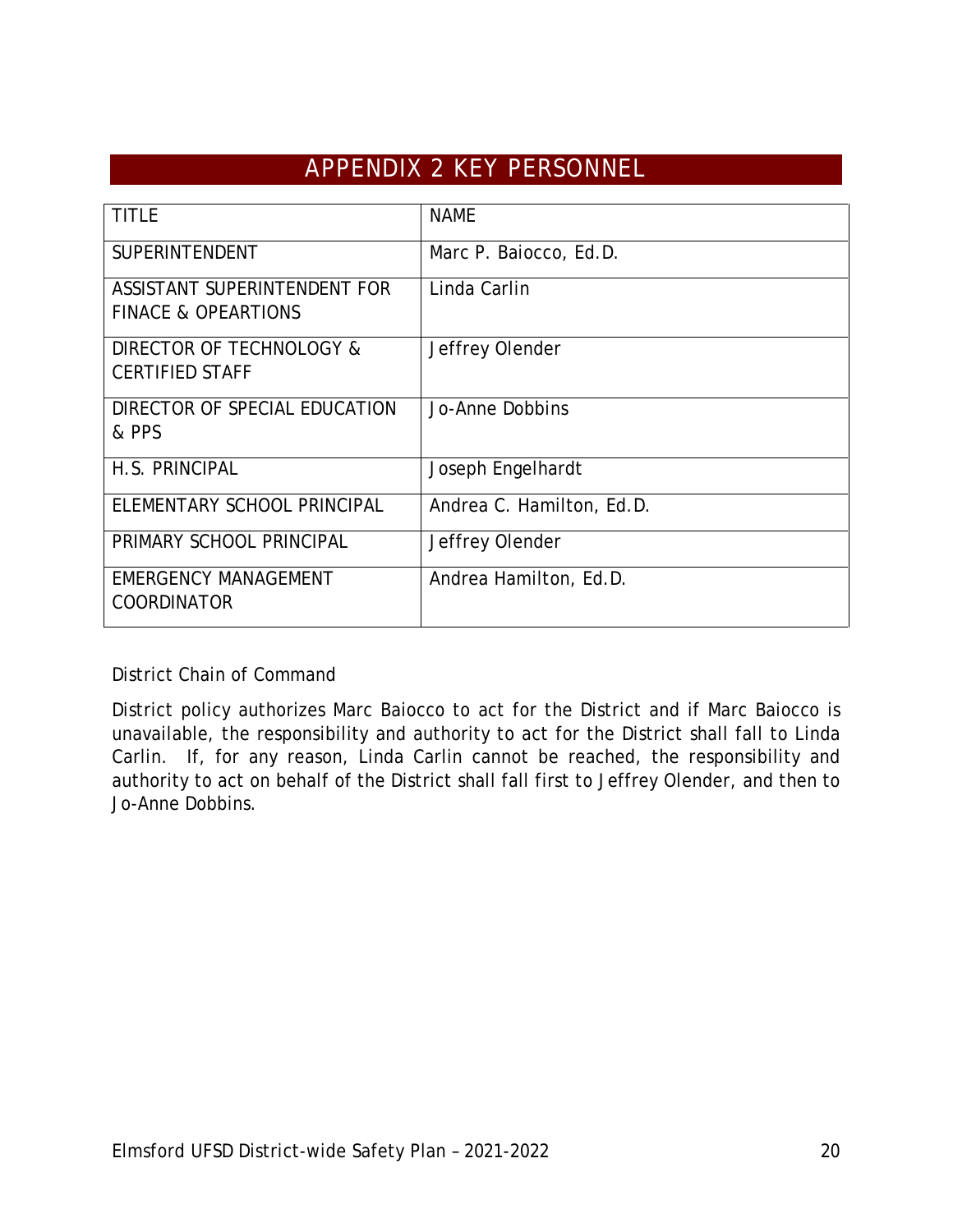# APPENDIX 3 LOCAL, NON-DISTRICT SCHOOLS

<span id="page-20-0"></span>

| <b>SCHOOL</b>          | CONTACT          | <b>PHONE</b> |
|------------------------|------------------|--------------|
| Our Lady of Mt. Carmel | Sr. Mary Stephen | 914-592-7575 |
|                        |                  |              |
|                        |                  |              |
|                        |                  |              |
|                        |                  |              |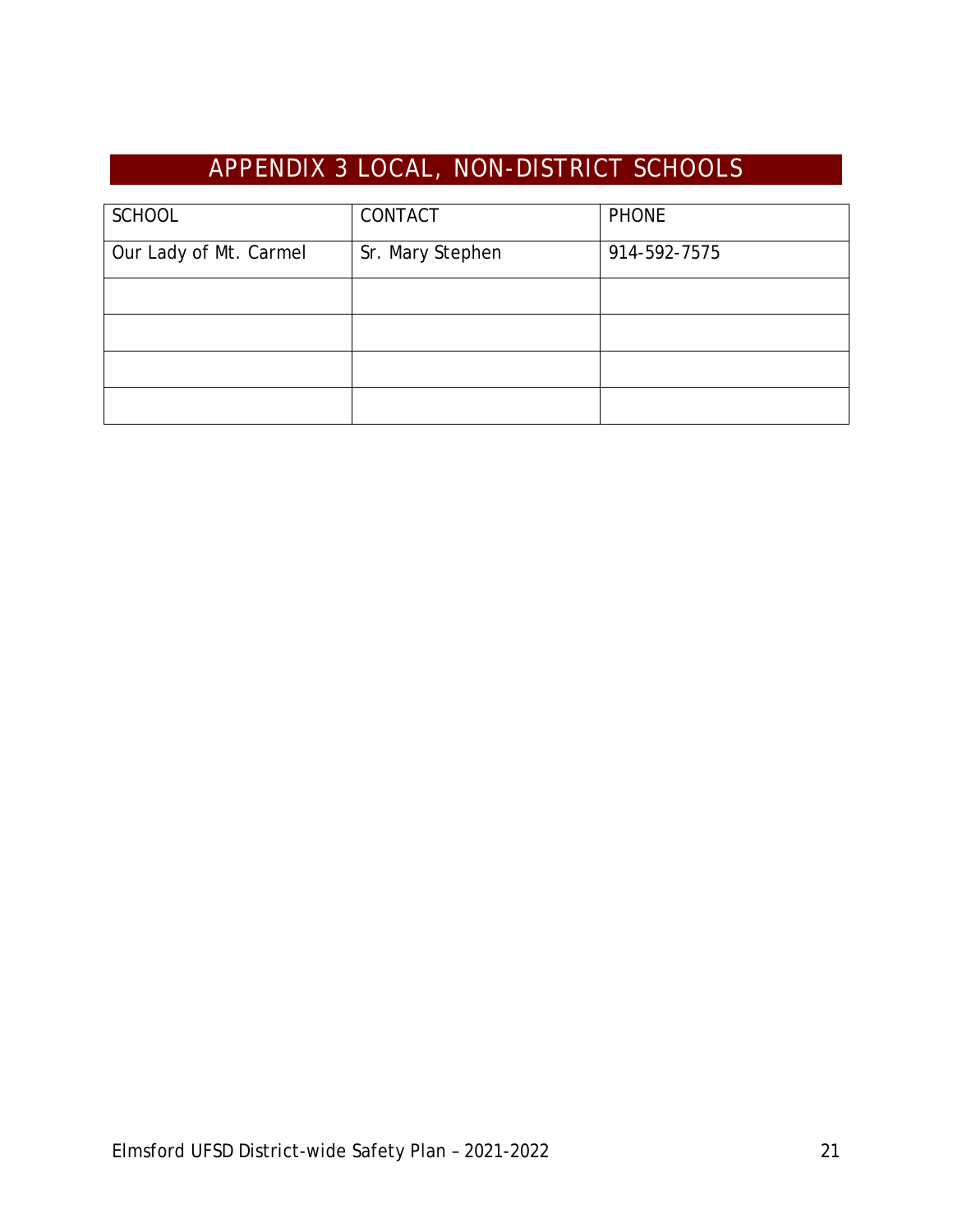## APPENDIX 4 COMMMUNITY EMERGENCY PROVIDERS/GOVERNMENT OFFICIALS

<span id="page-21-0"></span>

| <b>COMMUNITY</b>                 | CONTACT                     | <b>PHONE</b> |
|----------------------------------|-----------------------------|--------------|
|                                  |                             |              |
| <b>Westchester County Police</b> |                             | 914-741-4400 |
|                                  |                             |              |
| New York State Police            |                             | 914-769-2600 |
|                                  |                             |              |
| <b>Elmsford Fire Department</b>  | Chief Eugene Malone         | 914-592-6555 |
|                                  |                             |              |
| Elmsford Police Dept.            | <b>Chief Thomas Proscia</b> | 914-592-8383 |
|                                  |                             |              |
| <b>Elmsford EMS</b>              | Police Department           | 914-592-8383 |
|                                  |                             |              |
| COUNTY EMG. MANG. OFF.           | Commissioner John Cullen    | 914-231-1851 |
|                                  |                             |              |
| SW BOCES Emergency               |                             | 914-345-8500 |
|                                  |                             |              |
| Management                       |                             |              |
|                                  |                             |              |